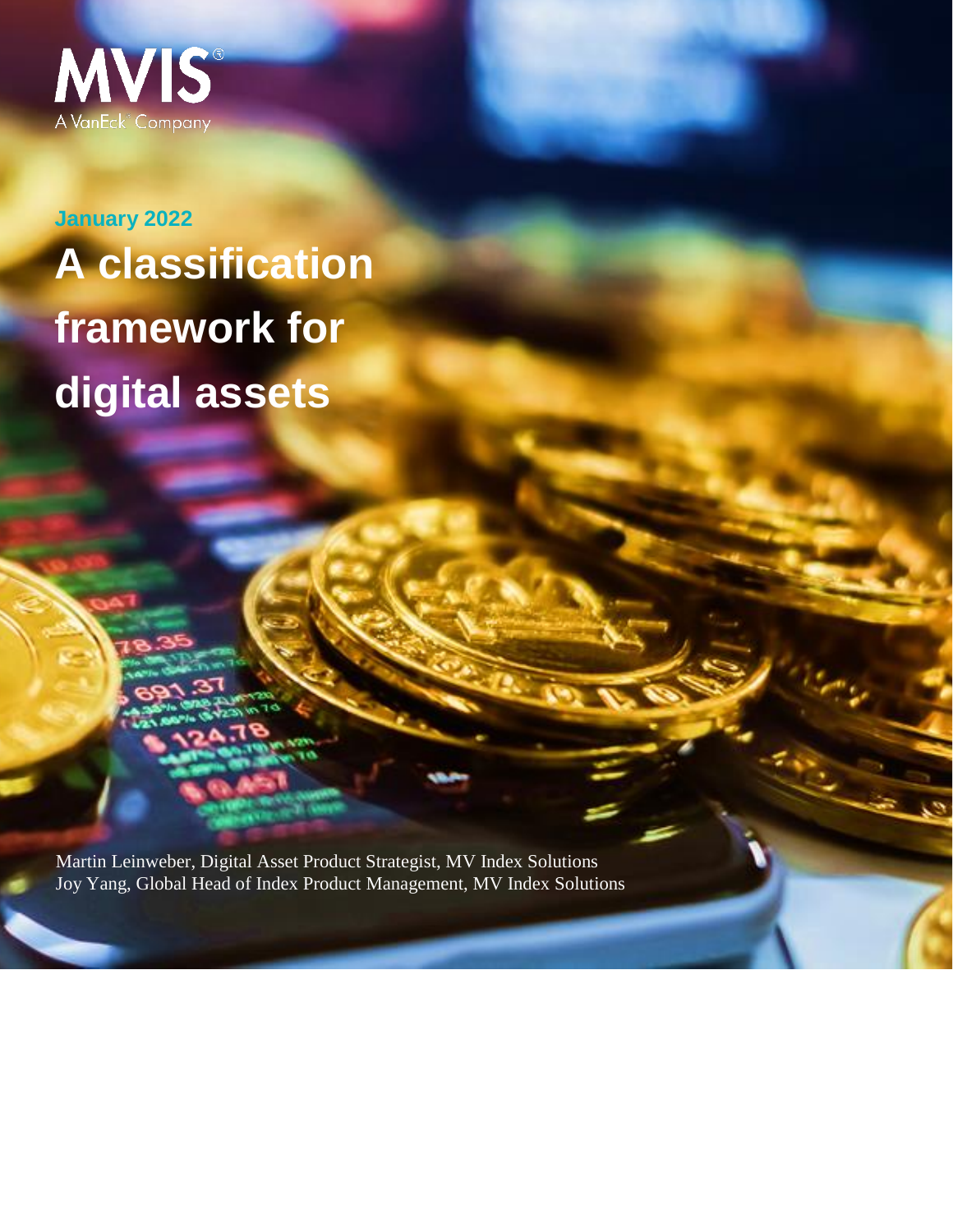# A Classification Framework for Digital Assets

"The world has gone from a singular focus on Bitcoin to a much wider adoption of DeFi apps, distributed computing platforms, NFTs etc. As with the equity markets, categorization of sub asset groupings into sectors and more recently themes are important in the institutional adoptions of diverse asset classes."

"Classifications can be useful for identifying market cycles and quickly assessing which sectors are outperforming. It enables investors to exploit those narrative plays end enhance the alpha potential of their portfolios."

"MV Index Solutions (MVIS) has developed a classification scheme for digital assets and provides category indices that allow users to measure, benchmark, and capture the performance and characteristics of targeted categories within the digital assets, making digital assets more digestible to traditional finance investors while giving crypto native funds additional benchmarking capabilities."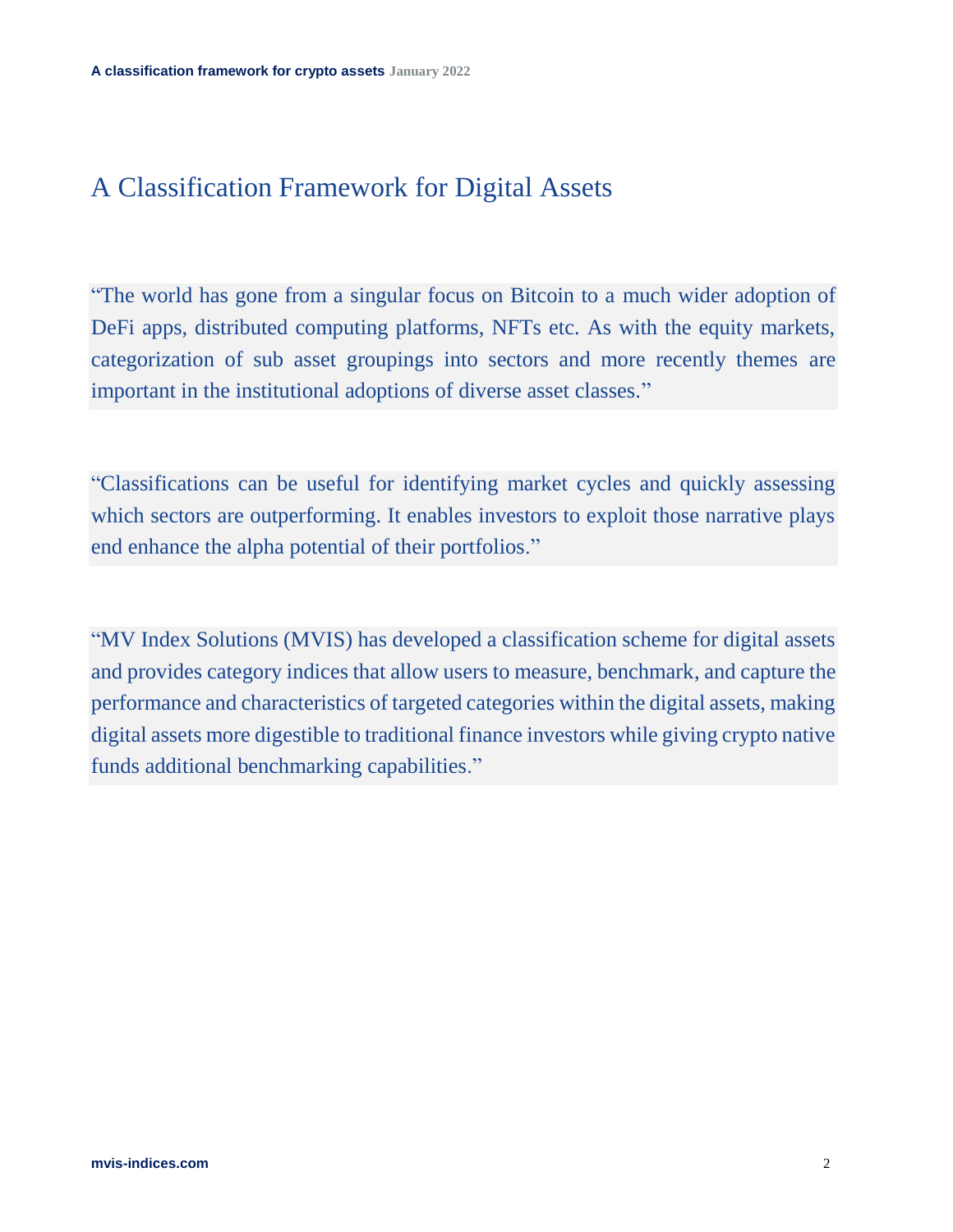## Sorting out the Crypto World

According to the data provider CoinMarketCap, there are over 13,000 digital assets, which leads to increasing options as well as confusion for investors. Are there really so many tokens required in order to facilitate payments? How should investors choose amongst the various options? How should investors evaluate and monitor their choices?

#### **Exhibit 1: Growth of Digital Assets**



Source: MV Index Solutions Research & CryptoCompare

The answers are not trivial. As software, these tokens perform different functions and their functions and use cases can change over time. To simplify the answers, investors increasingly look at the actual usage and underlying microeconomics of various networks and trading activity around a token's unique drivers of growth. Grouping and categorizing tokens is an important part to structuring optimal investment decisions. MV Index Solutions (MVIS) has developed a classification scheme for digital assets and provides category indices that allows users to measure, benchmark and capture the performance and characteristics of targeted categories within the digital assets, making digital assets more digestible to traditional finance investors while giving crypto native funds additional benchmarking capabilities.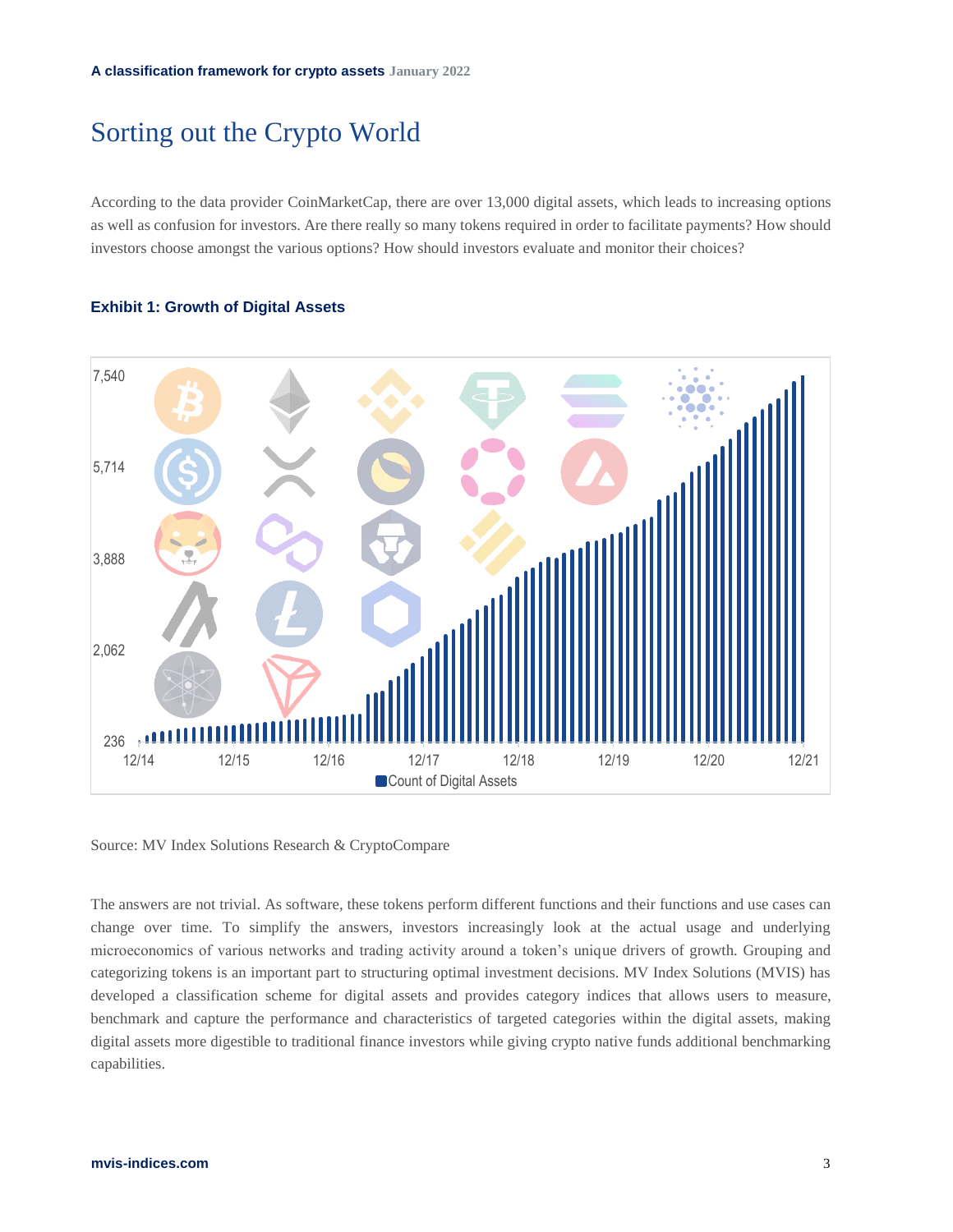#### **A classification framework for crypto assets January 2022**

The world has gone from a singular focus on Bitcoin to a wider adoption of DeFi apps, distributed computing platforms, NFTs etc. As with the equity markets, categorization of sub asset groupings into sectors and more recently themes are important in the institutional adoptions of diverse asset classes. MVIS digital asset categories use a top down approach to digital assets to reduce the complexity of the highly fragmented crypto space and to allow investors to see the developments on the market beyond short-term speculation on individual token.

#### **Exhibit 2: Categorizing Digital Assets**



Source: MVIS Research

As the crypto ecosystem is structured in different layers, the first step is to differentiate across the different layers. Settlement layers are the foundation for all activities in a decentralized ecosystem. They consist of the blockchain, as well as its native asset. They store information and value, as well as ownership securely and ensure that any change of the ownership status follows the network's rules. They provide trustless execution and finally serve as the ultimate dispute resolution and settlement layer for transactions and state transitions. Everything built on top of the settlement layer inherits the security and cannot influence its rules or functionality. The asset layer consists of all assets that are issued on top of the settlement layer. This includes the network's native asset (e.g. ETH, SOL, ADA etc.) which fuel and secure the ecosystem. Besides that, different token types such as fungible, semi-fungible and non-fungible token are issued. They serve numerous functionalities, and thus have unique characteristics and properties. The Protocol Layer provides the core functionality of decentralized applications. Decentralized applications are implemented as a smart contract, or collection of smart contracts that can be interacted with by a user or application.

#### **mvis-indices.com** 4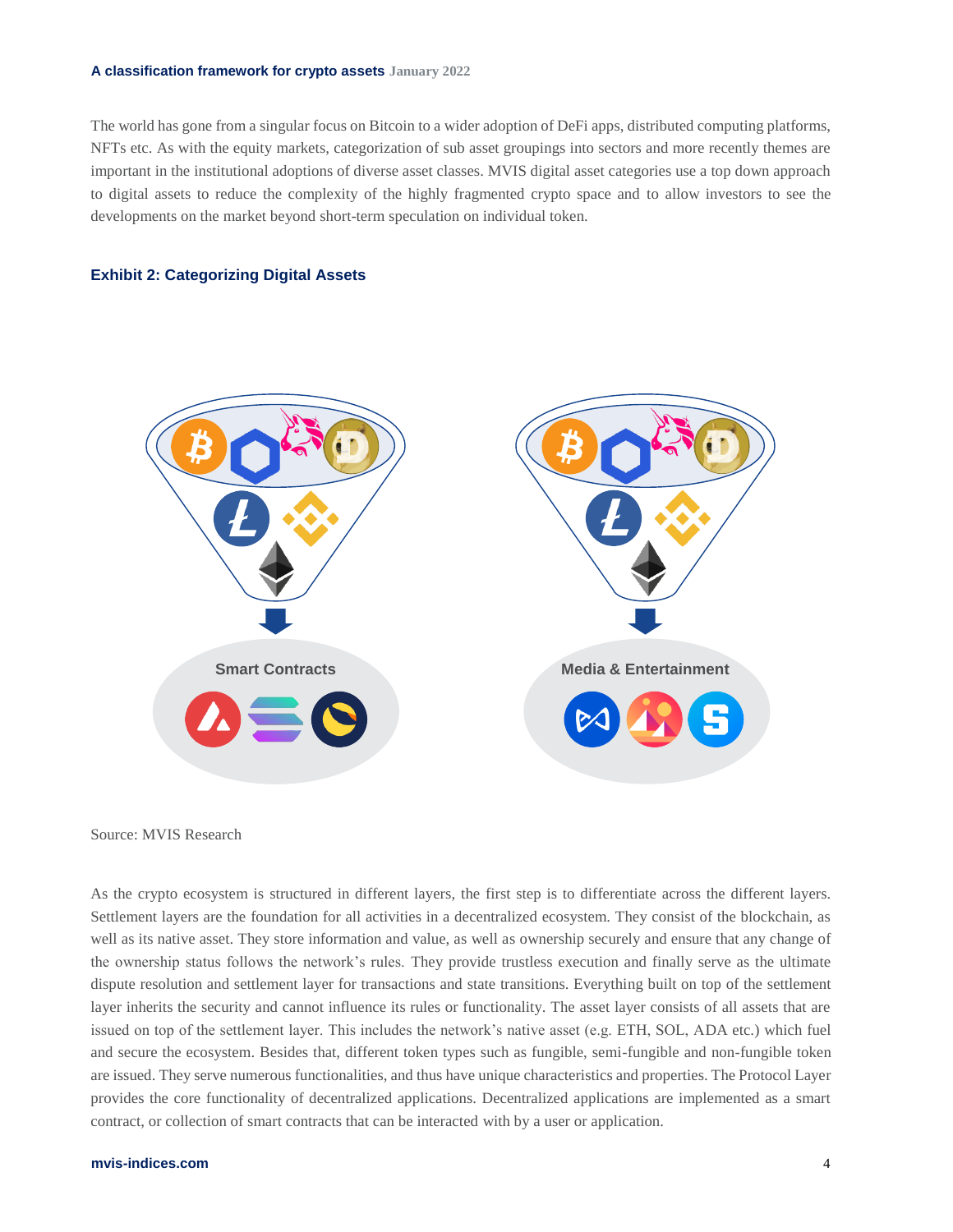#### **Exhibit 3: Digital Asset Layers**



Source: MVIS Research

As the digital asset ecosystem grows and evolves, tracking and defining layers will become more complex.

### The **MVIS Digital Asset Classification Scheme**: Built on a history of innovation

In 2017, MVIS in partnership with CryptoCompare — an established London-based digital assets data provider became the first regulated index provider to launch a series of digital assets indices designed to accurately track the performance of the otherwise fragmented global digital assets markets. These indices were the first to meet applicable benchmarking standards by providing a public rulebook, industry-wide data distribution, proper identifiers and further standard index governance requirements. Today, MVIS is regulated under the EU Benchmark regulation directive and is the first index provider with such regulatory status to offer transparent and industry standard digital asset indices.

In 2021, MVIS introduced a categorization scheme of digital asset coins into distinct, non-overlapping categories that form the building blocks for our new **Digital Asset Classification Scheme**. Categories capture the value and use case related to a coin. We need to appreciate the vast functional differences of crypto assets and yet be able to talk about meaningful high-level crypto asset categories. At the same time, we have to provide both the required level of detail and abstraction.

MVIS's focus is to create a robust classification standard that accurately reflects the digital asset space. Appropriate definitions for each level of the structure are needed in order to provide transparency. The classification is determined based on the business description of the digital asset which is most often found on the digital asset's public website. As

#### **mvis-indices.com** 5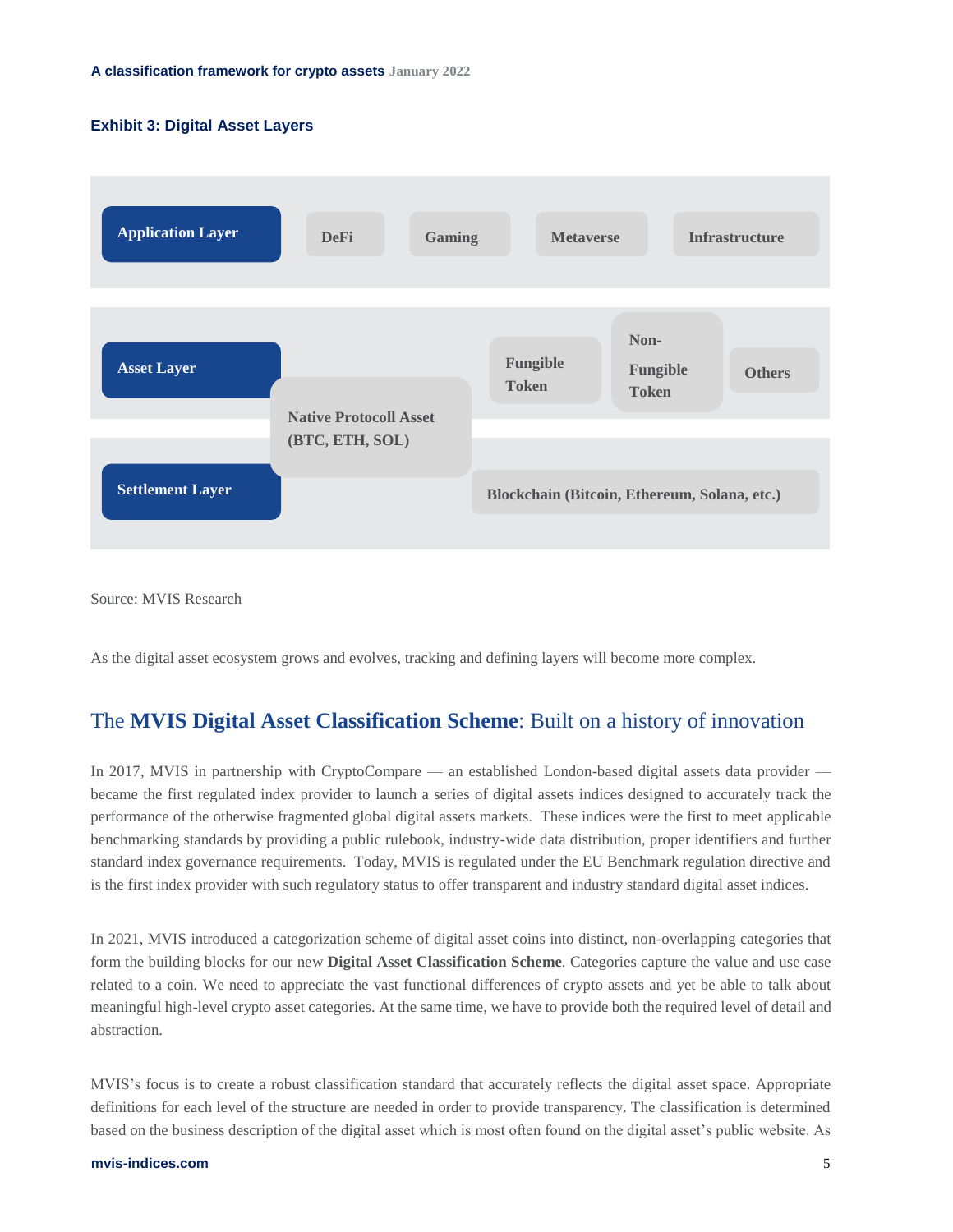#### **A classification framework for crypto assets January 2022**

you might know from the Global Industry Classification Standard (GICS), which is widely used by equity investors, MVIS uses the same starting point for digital tokens. With exclusionary categories, each coin can only fit in one category. Any time a coin is greater than 250mn USD in market cap and has an average daily turnover of at least 10mn USD, we do the deep dive to read the white paper, read various third party research, and look at the community -including telegram, discord channels -- in order to identify the use case.

MVIS uses a qualitative approach focused on the economic drivers behind the protocol. The structure of our classification will be reviewed periodically and require modifications as the digital asset landscape continues to evolve. Any material changes will be announced prior to implementation.

#### **Exhibit 4: MVIS Digital Asset Categories (Top 200 coins)**

| <b>Category</b>                           | <b>Definition</b>                                                                            | <b>Examples</b>                                              | $#$ of coins |
|-------------------------------------------|----------------------------------------------------------------------------------------------|--------------------------------------------------------------|--------------|
| <b>DeFi</b>                               | Financial services built on top of distributed<br>networks with no central intermediaries    | Uniswap, Aave                                                |              |
| Exchange                                  | Tokens owned and operated by a centralized<br>Binance, FTX<br>cryptocurrency exchange        |                                                              | 13           |
| Infrastructure<br>Applications            | A decentralized computer program designed<br>to perform specific tasks                       | Polygon, Chainlink                                           | 48           |
| Media &<br>Entertainment<br>(Metaverse)   | Used to reward users for content, games,<br>gambling or social media                         | Axie Infinity, Decentraland,<br><b>Basic Attention Token</b> | 19           |
| Payments                                  | Digital, non-stable money for use in<br>distributed network                                  | Bitcoin Cash, Litecoin,<br>Dogecoin                          | 37           |
| <b>Smart Contract</b><br><b>Platforms</b> | Blockchain protocol designed to host variety<br>of self-developed and 3rd party applications | Ethereum, Polkadot, Solana                                   | 28           |
| <b>Stablecoins</b>                        | Designed to minimize volatility by pegging<br>to a more stable asset                         | Tether, USDC                                                 | 12           |
| <b>Store of Value</b>                     | Designed to hold or increase purchasing<br>power over time                                   | Bitcoin, wrapped Bitcoin                                     | 3            |

Source: MVIS Research

The MVIS categorization model can be used to

- differentiate crypto asset sectors,
- diversify crypto asset portfolios and
- analyze individual, peer and aggregated performance review.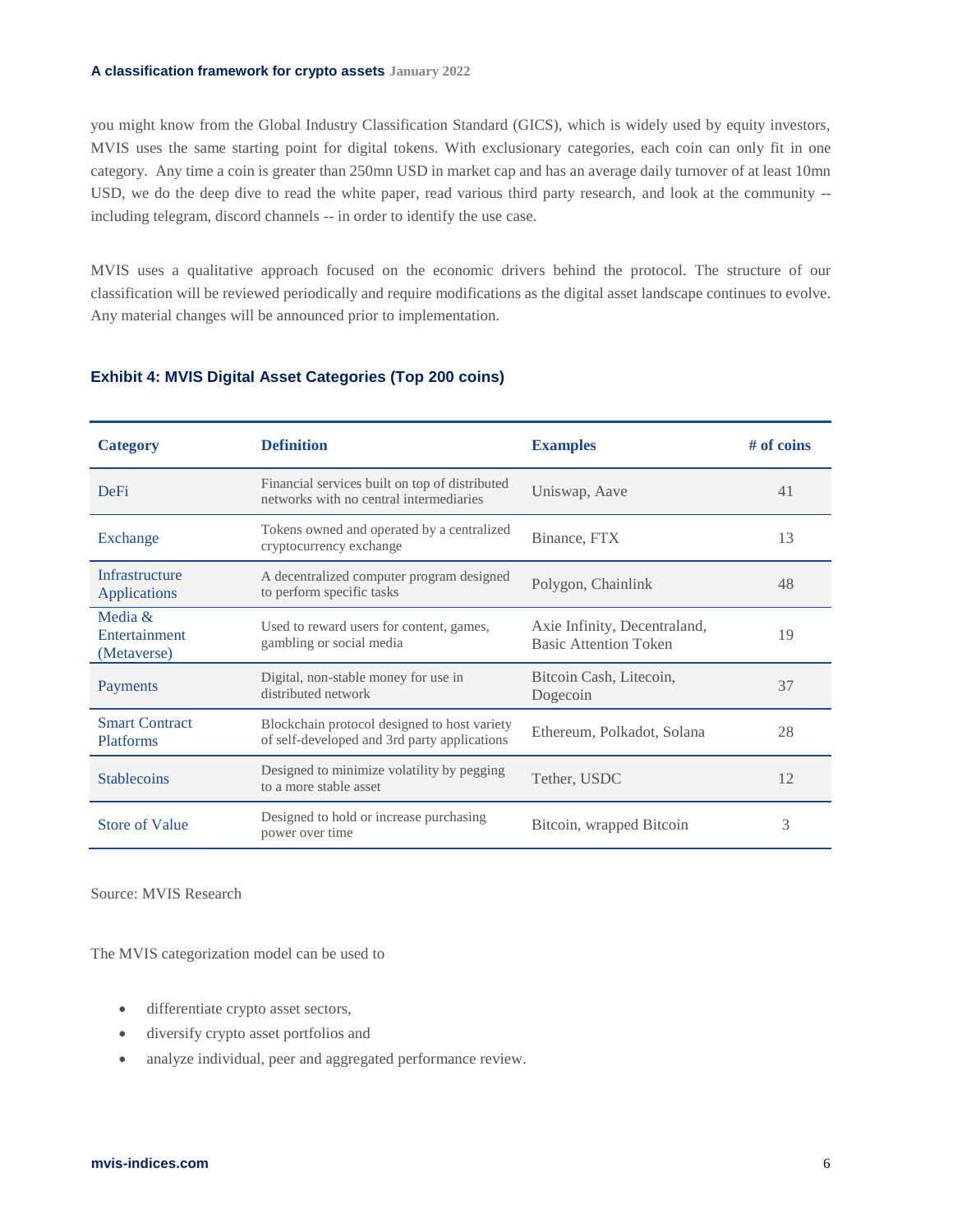As the basis for investable indices, the MVIS categories can provide the underlying components to build an investment solution aimed at capturing the performance of the coins within the category or provide guidance on how to allocate across categories.

### Category Performance

Our analysis of cumulative returns revealed that the performance of digital asset sectors differ significantly. Phases of high correlation can alternate with phases of high dispersion. Exhibit 4. Illustrates the performance differences amongst crypto categories. Between September and December 2021, the Media & Entertainment category (Decentraland, Axie, Flow etc.) returned 83%, while Decentralized Finance (Uniswap, AAve, Maker etc.) underperformed and returned a disappointing -9%.

#### **Exhibit 5: Cumulative returns by Classification**



#### Source: MVIS Research, CryptoCompare

The crypto space is largely narrative-driven. Mini cycles change on a constant basis and rotate between sectors. We all remember the DeFi summer of 2020 which was the followed by the DeFi winter in 2021. As media attention turns toward Meta (the company previously incorporated as Facebook), the performance of tokens in the Media & Entertainment (Metaverse), have been lifted by 48% within 3 days; but this may change abruptly.

#### **mvis-indices.com** 7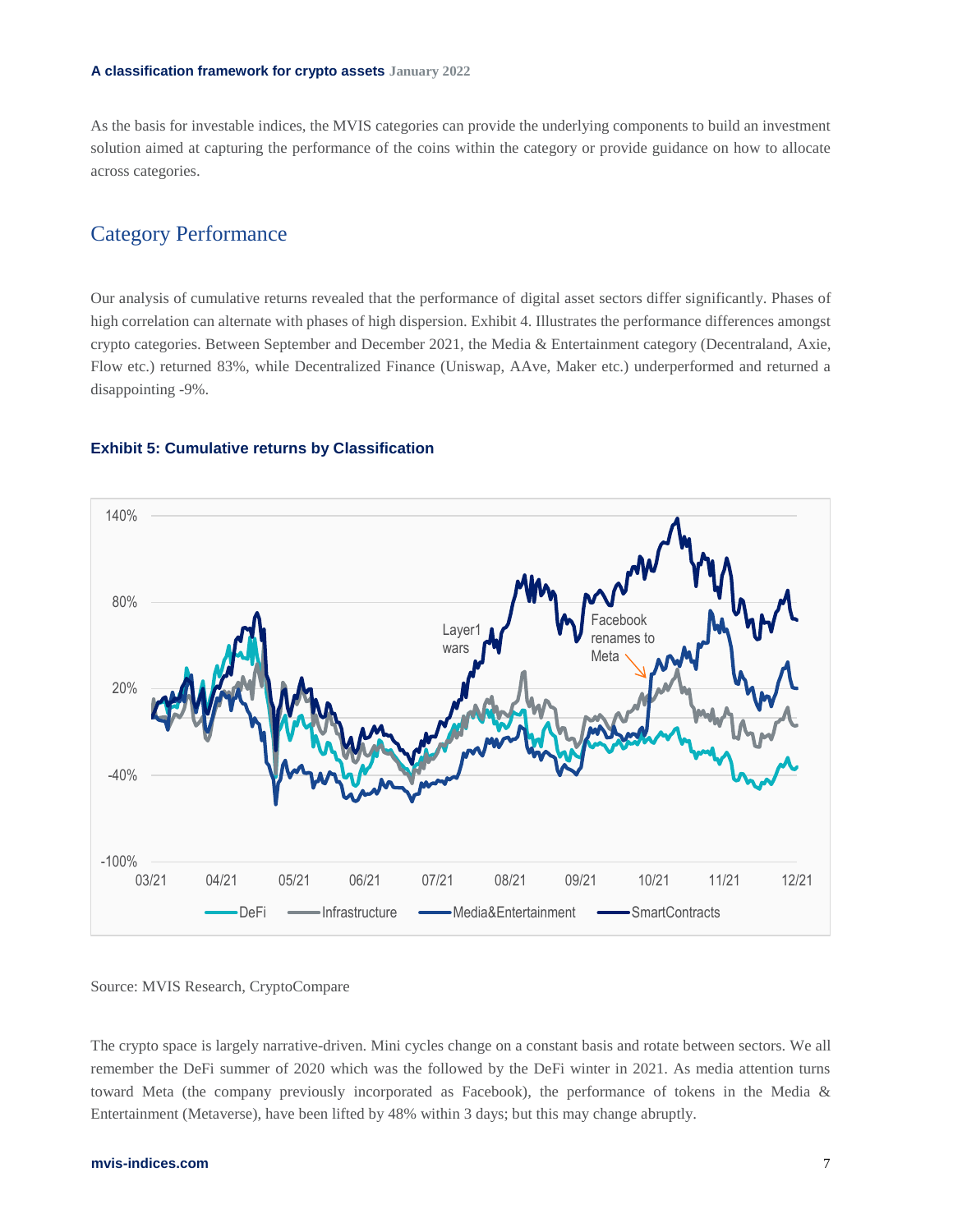## Integrating Classification Schemes to Deliver Better Investment Solutions

MVIS has four digital asset categories available [link to website]

- The MVIS CryptoCompare Decentralized Finance Index (ticker: MVDF),
- The MVIS CryptoCompare Infrastructure Application Index (ticker: MVIAP),
- The MVIS CryptoCompare Media & Entertainment Index (ticker: MVME),
- The MVIS CryptoCompare Smart Contract Index (ticker: MVSC)

These broad category indices capture the performance of coins with \$250m market cap and \$10m ADTV. In addition to the broad categories, MVIS provides a Leaders Index for each index category. The Leaders Indices capture the performance of coins with \$1bn market cap and \$25m ADTV, and introduces additional screening requiring the coins to be traded on a major US exchange and supported by a reputable crypto custodian. In addition, the investable Leaders indices include a 20% buffer for existing constituents so as to limit turnover.

- The MVIS CryptoCompare Decentralized Finance Leaders Index (ticker: MVDFLE),
- The MVIS CryptoCompare Infrastructure Application Leaders Index (ticker: MVIALE),
- The MVIS CryptoCompare Media & Entertainment Leaders Index (ticker: MVMELE),
- The MVIS CryptoCompare Smart Contract Leaders Index (ticker: MVSCLE).

As you can see from Exhibit 6, the pairwise correlations between the broad and the leaders index are quite high. Thus, the leaders index can provide sector performance with a larger minimum liquidity requirement.

|                                         | <b>DeFi</b><br><b>Leaders</b> | <b>Infrastructure</b> | <b>Infrastructure</b><br><b>Leaders</b> | M&E  | <b>M&amp;E</b><br><b>Leaders</b> | <b>Smart</b><br><b>Contracts</b> | <b>Smart</b><br><b>Contracts</b><br><b>Leaders</b> |
|-----------------------------------------|-------------------------------|-----------------------|-----------------------------------------|------|----------------------------------|----------------------------------|----------------------------------------------------|
| <b>DEFi</b>                             | 0.96                          | 0.92                  | 0.87                                    | 0.80 | 0.74                             | 0.90                             | 0.88                                               |
| <b>DeFi</b> Leaders                     |                               | 0.87                  | 0.89                                    | 0.76 | 0.76                             | 0.91                             | 0.88                                               |
| <b>Infrastructure</b>                   |                               |                       | 0.92                                    | 0.85 | 0.77                             | 0.90                             | 0.91                                               |
| <b>Infrastructure</b><br><b>Leaders</b> |                               |                       |                                         | 0.77 | 0.77                             | 0.89                             | 0.90                                               |
| <b>M&amp;E</b>                          |                               |                       |                                         |      | 0.89                             | 0.80                             | 0.81                                               |
| <b>M&amp;E</b> Leaders                  |                               |                       |                                         |      |                                  | 0.77                             | 0.78                                               |
| <b>Smart</b><br><b>Contracts</b>        |                               |                       |                                         |      |                                  |                                  | 0.97                                               |

#### **Exhibit 6: Pairwise Correlations**

Source: MVIS, based on daily returns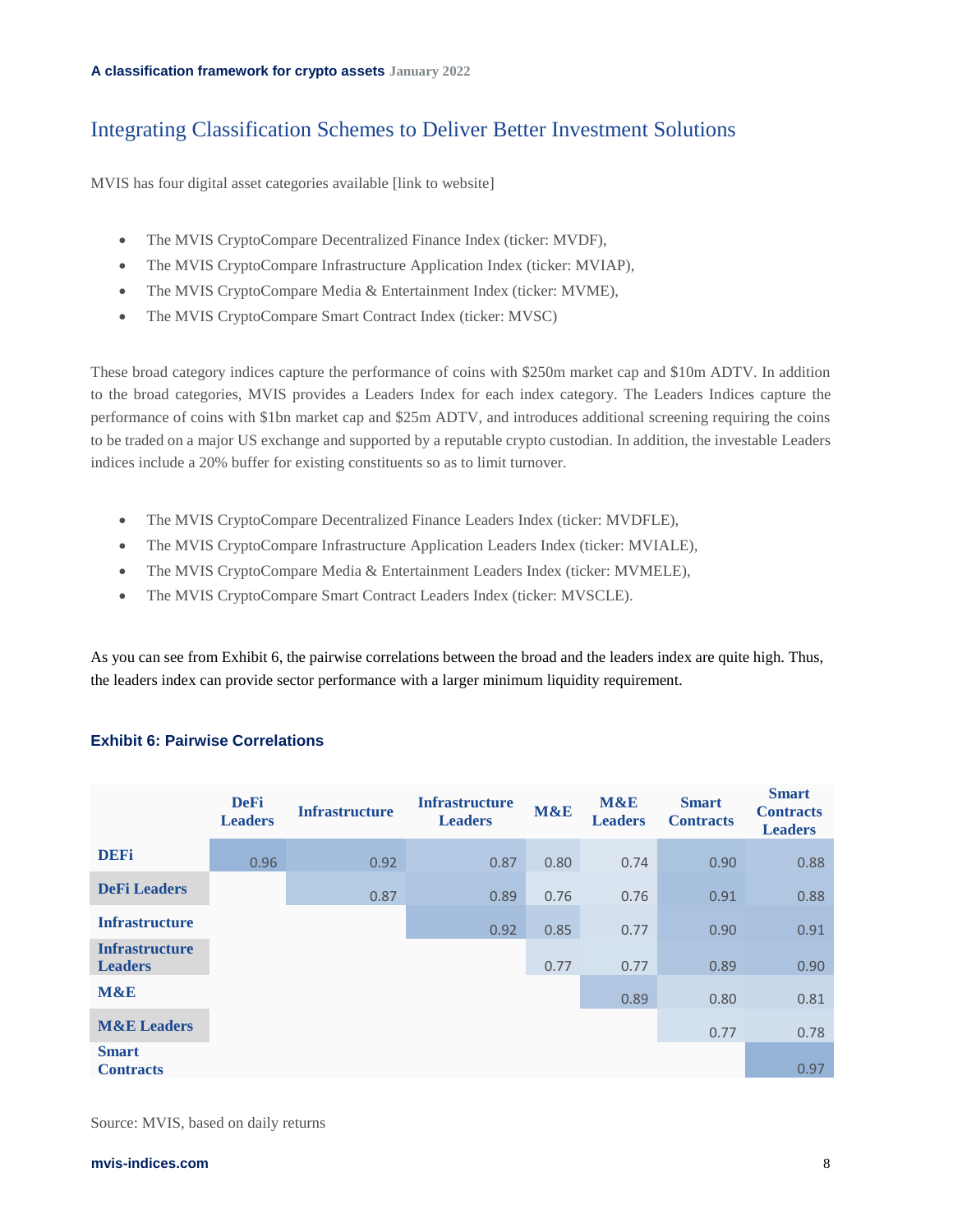#### **A classification framework for crypto assets January 2022**

Of the current MVIS categories identified, some are not, at present, suitable for building investable indices:

- Exchange: many exchange tokens such as BNB (Binance) and FTT (FTX) may eventually end up classified as securities by US regulators. Indeed, some of the largest exchanges are already public or planning IPOs. As such, we see less demand from market participants at the moment for an investable index based on this category.
- Payments: this category includes meme coins such as Dogecoin and Shiba Inu, and prominent forks such as Bitcoin Cash and Bitcoin SV. While a "meme coin" category might emerge in future iterations, for now, MVIS sees less demand among market participants for a category that includes both meme coins and prominent forks. If and as the digital assets market cap grows as we expect, investors should expect further sub-categorization of "Payments" etc.
- Stablecoins: these coins aim to peg their value to another asset. While MVIS believes market participants will find value in an index that tracks the yields on stablecoins, there is currently no use case for a stablecoin price index.
- Store of Value: this category includes Bitcoin, wrapped Bitcoin and Bitcoin Gold. Bitcoin itself offers pure enough exposure to this category.

Classifications can be useful for identifying market cycles and quickly assessing which sectors are outperforming. Classifications enable investors to exploit those narrative plays and can enhance the alpha potential of their portfolios. MVIS digital asset category indices allow users to measure, benchmark, and capture the performance and characteristics of targeted categories, enabling digital assets to be more comprehensible to traditional finance investors, while providing crypto native funds additional benchmarking capabilities.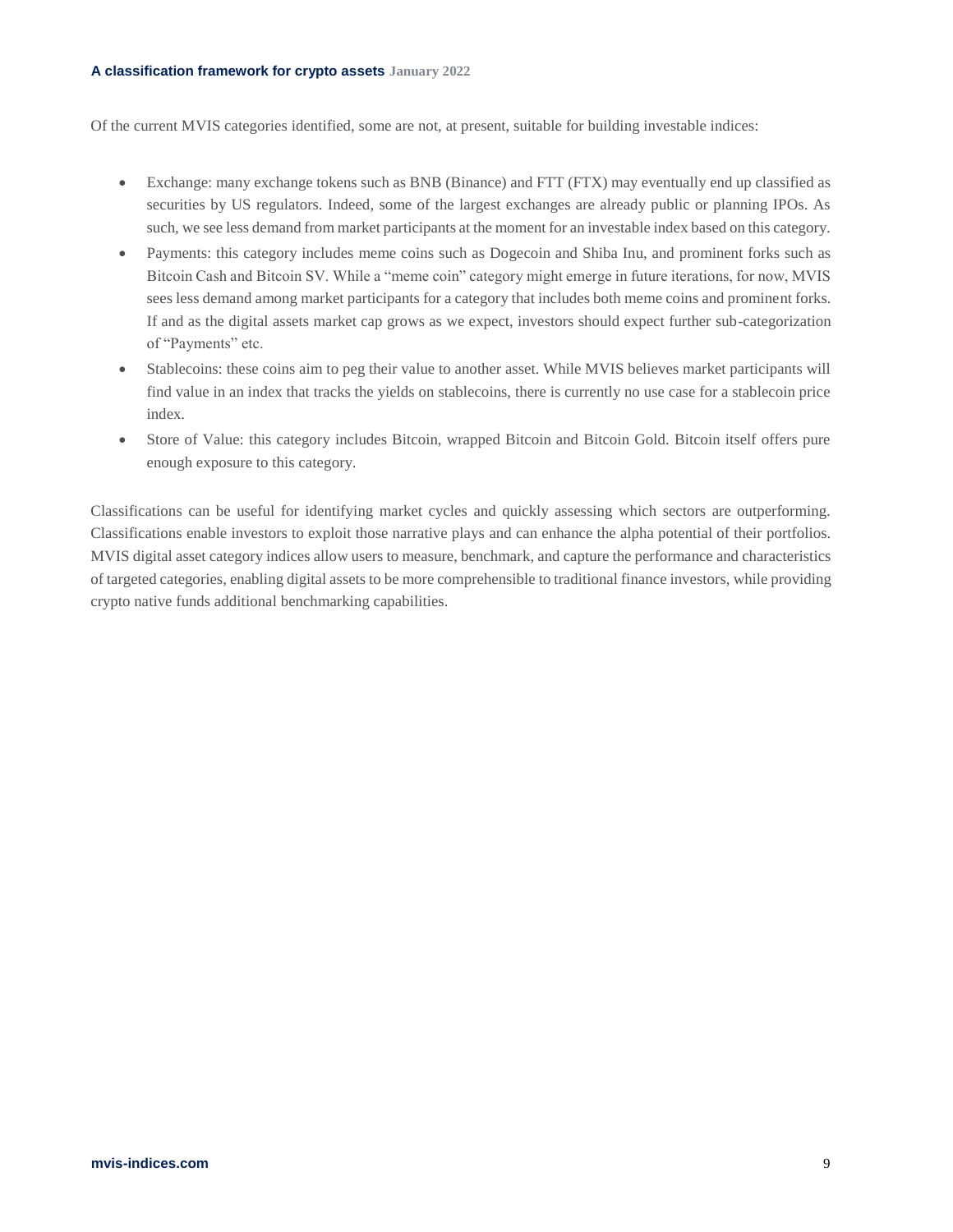## Contact

info@mvis-indices.com

#### **Martin Leinweber**

Martin is a Digital Asset Product Strategist at MV Index Solutions, providing thought leadership in an emerging asset class. His role encompasses product development, research and client communication an expert in fundamental and quantitative trading strategies. Martin considers cryptoassets as a fundamental building block for investors to achieve their long-term return objectives. Prior to joining MVIS, he worked as a portfolio manager for equities, fixed income and alternative investments for almost two decades. He was responsible for the management of active funds for institutional investors such as insurance companies, pension funds and sovereign wealth funds at the leading German quantitative asset manager Quoniam. Previously, he held various positions at one of Germany's largest asset managers, MEAG, the asset manager of Munich Re and ERGO. Among other things, he contributed his expertise and international experience to the establishment of a joint venture with the largest Chinese insurance company PICC in Shanghai and Beijing. Martin Leinweber is co-author of "Asset-Allokation mit Kryptoassets. Das Handbuch" (Wiley Finance, 2021). It's the first book about integrating digital assets into traditional portfolios. He has a Master in Economics from the University of Hohenheim and is a CFA Charterholder.

#### **Joy Yang**

Joy Yang is Global Head of Index Product Management at MV Index Solutions (MVIS). She is responsible for managing MVIS products and services to accelerate innovation in financial index design and adoption. Joy brings more than 25 years of investment experience to MVIS, having led teams delivering index and quantitative-active investment solutions at Arabesque Asset Management, Dimensional Fund Advisors, Vanguard, Aberdeen Standard Investments, AXA Rosenberg and Barclays Global Investors (now Blackrock). Joy has an MBA from the University Of Chicago Booth School Of Business, and a BS in Electrical Engineering from Cooper Union's Albert Nerken School of Engineering.